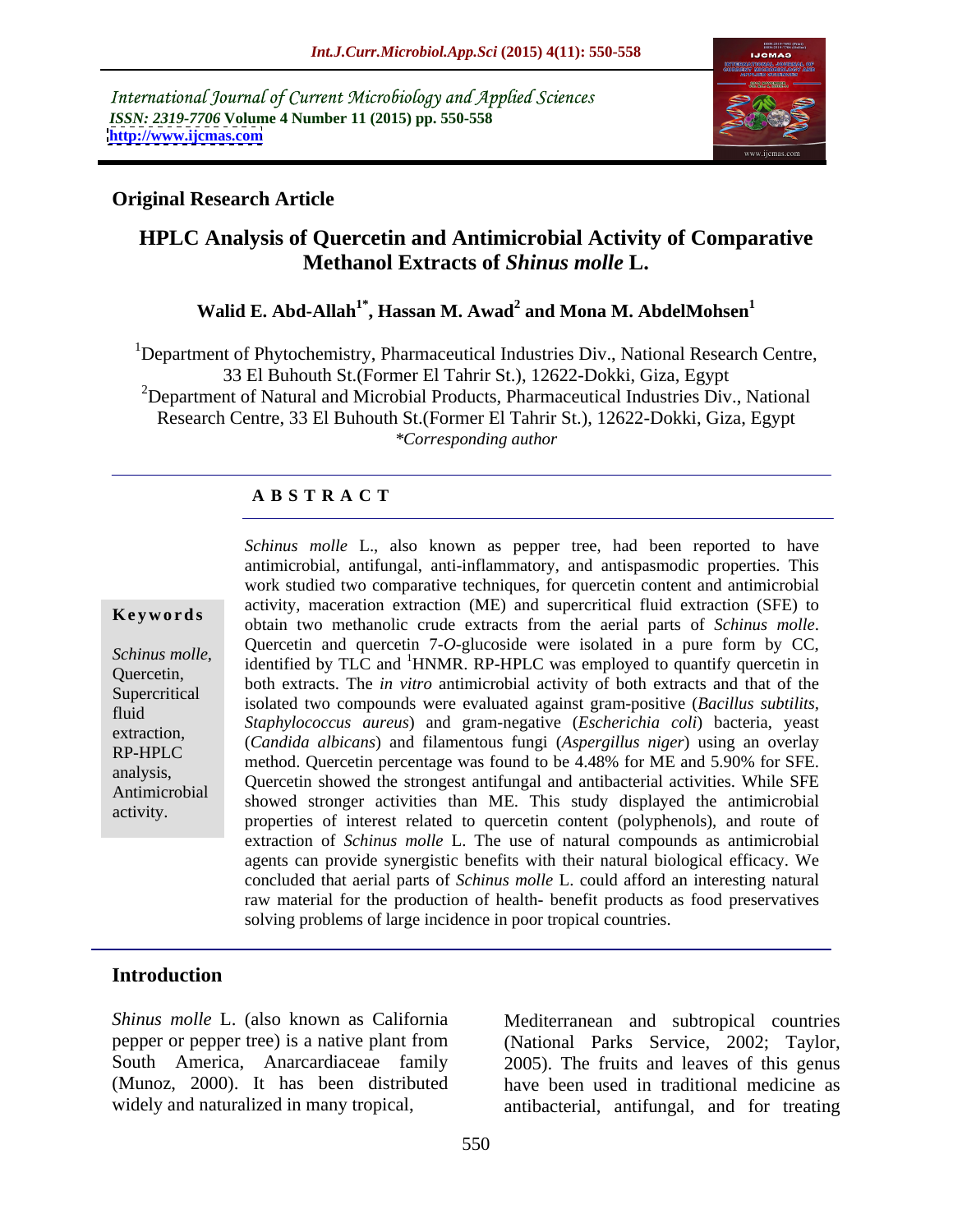tuberculosis, bronchitis and cough (Molina study sought to evaluate the influence of the *et al.,* 2007). All parts of the plants have been used medicinally by indigenous people as a digestive, stimulant, diuretic, astringent, antidepressant and for tropical use as wound healer and skin antiseptic (Martinez and Barboza, 2010). Plant material

It presents high oil contents with a pleasant Aerial parts (leaves and fruits) of *Shinus*  spicy scent (Marongiu *et al.,* 2004). Total of *molle* var. areira L. were collected in April 22 volatile compounds were detected and from trees in the botanical gardens of Giza. identified, characterized mainly by the presence of sabinene,  $\alpha$ - and  $\beta$ - pinene,  $\alpha$ cadinol and high concentrations of myrcene Research Center. The plant material was air- (Gomes *et al.,* 2013). Previous dried at room temperature for 1 week. phytochemical studies of *Shinus molle* have resulted in the isolation of mono-sesqui and triterpenes, flavonoids, gallotannins, fatty acids (H $\Box$ nsel *et al.*, 1994) and antioxidant Column chromatography (CC) was

tree were shown to be the most effective of a

Different route of extraction show similar qualitative chemical profiles, but containing different amounts of the main bioactive compounds. The main task of the present

route of extraction on the antimicrobial activity investigated.

### **Material and Methods**

### **Plant material**

A voucher specimen was identified and deposited in herbarium of the National

### **Chemicals and Reagents**

flavonol glycosides (Marzouk *et al.,* 2006). performed using silica gel and sephadex LH- Pharmacological studies carried out with Germany). Thin layer chromatography was extracts from *Shinus molle* show that this carried out on pre-coated silica gel F<sub>254</sub> plant exerts antitumoral (Ruffa *et al.,* 2002), plates (Merck) developed with methylene anti-inflammatory activity (Yueqin *et al.,* chloride: methanol (8:2) and ethyl acetate: 2003) and antidepressant-like effect formic acid: acetic acid: H2O (30:1.5:1.5:7). (Machado *et al.*, 2008). Extracts of pepper Whatmann no.3 was used for paper number aromatic and medicinal plant butanol: acetic acid:  $H_2O$  (BAW) 4:1:5, and species in suppressing several important 15% acetic acid (AC). Spots were detected pathogenic bacteria (Martinez *et al.,* 1996). using Neu's reagent (1% 2-aminoethyl The plant extracts also demonstrated diphenylborinate in methanol, Aldrich). repellent and insecticidal properties NMR was recorded on a Delta 2 (Wimalaratne *et al.,* 1996). spectrometer, operating at 500 MHz in Column chromatography (CC) was 20 (Pharmacia, Merck, Darmstadt, chromatography (PC), developed with *n-* DMSO.

### **Extraction and Isolation**

study was to; firstly, investigate the amount moderately fine powder and extracted (750 of quercetin and its glycoside, which is the g) four times by maceration in aqueous main flavonol isolated from the methanol methanol (80%), at room temperature. The crude extract of the aerial parts of *Schinus*  methanol extract (ME) was filtered and *molle* L., in two comparative extracts, concentrated in vacuum to obtain a crude obtained by maceration and supercritical extract (80 g). Part of this extract (70 g) was  $Co<sub>2</sub>$  extraction technique. In addition, this dissolved in  $H<sub>2</sub>O$  and extracted successively The plant material was grounded to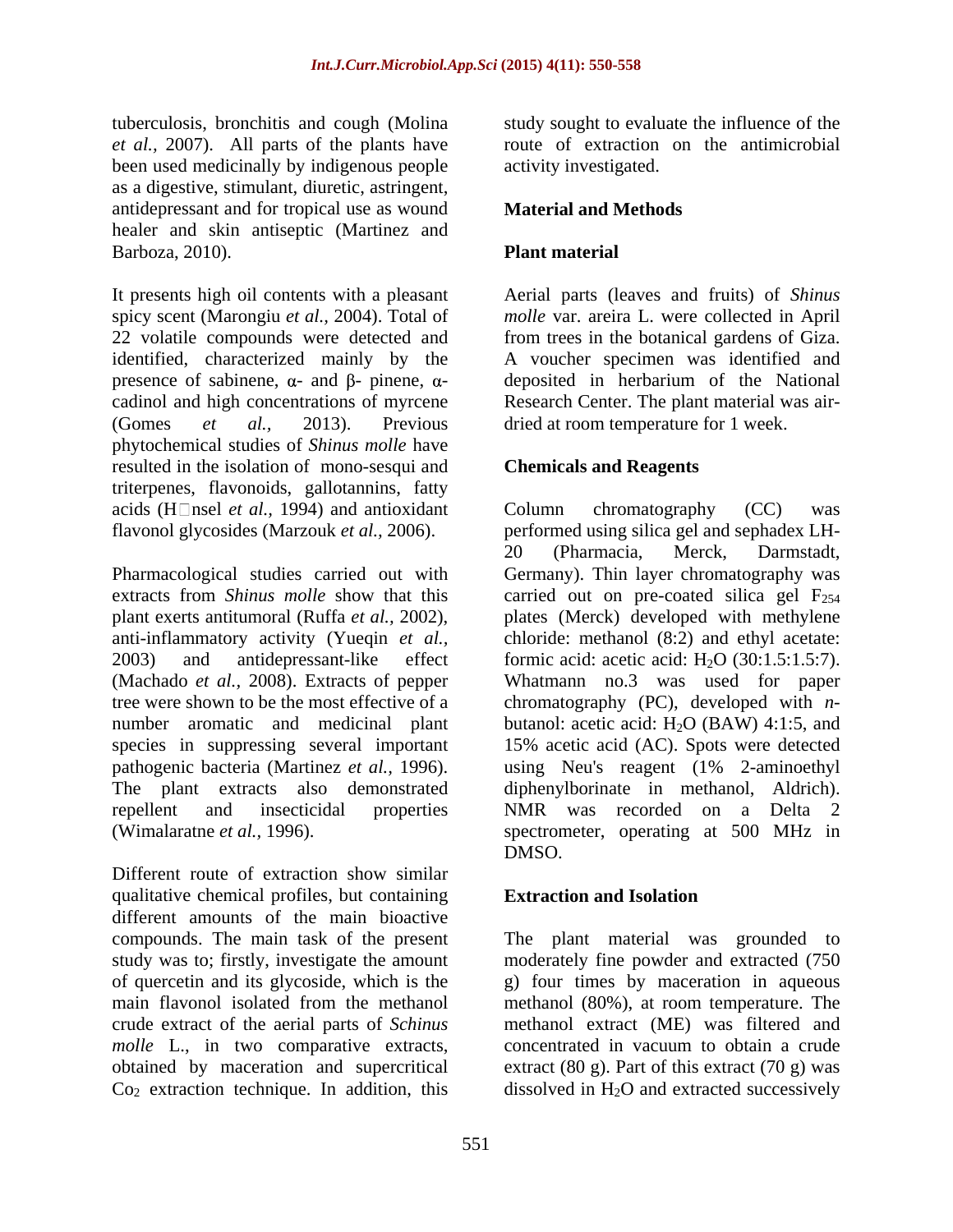butanol (butanol fraction, 9 g). A portion of the ethyl acetate fraction (7 g) was applied (95%) to yield **1**(quercetin, 65 mg) and **2** (quercetin 7-*O*-glucoside, 50 mg). These compounds were identified by comparison The mobile phase consisted of of its spectral data  $({}^{1}H\text{-NMR})$  with reported

pressure and 6–7% ethanol as modifier for *et al.*, 2010). maximum extract yield (Barroso *et al.,*2011). **Antimicrobial activity** 

HPLC- grade acetonitrile, methanol, and filamentous fungi was observed using tetrahydrofuran, dimethyl sulphoxide an overlay method (Williams *et al,.* 1983). (DMSO) and acetic acid were obtained from Quercetin ( 98%, Sigma, Aldrich) stock The antibacterial, anticandidial and external standard. The same standard as the set of the set of the set of the set of the set of the set of the set of the set of the set of the set of the set of the set of the set of the set of the set of the set of the se

with *n*-hexane (hexane fraction, 14 g), ethyl performance liquid chromatographic system acetate (ethyl acetate fraction, 12 g) and *n*- (PERKIN Elmer, Germany) consisting of a to silica gel column (400 g) which was and an integrator (Model UV Jasco 975). eluted with methylene chloride containing Separation was performed on analytical increasing amounts of methanol (up to column a YMC ODS pack (250x4.6 mm 100%) to give 20 combined fractions. I.D., 5 µm particle size) (YMC CO. Ltds, Fractions 10-12 (0.9 g) and 16-18 (1.4 g) Japan) proceeded by a guard column was submitted to sephadex LH- 20 column, (20X4.6 mm I.D.) dry packed with pellicular which was eluted with aqueous methanol ODS material (37-53 µum) (Whatman, solvent delivery pump (series 200 mic IC), auto sampler with a 200-Ul loop (series 200) Kent, UK).

values in the literature (Marzouk *et al.*,  $v/v/v$ ) and was filtered through a 0.45-µm 2006), and direct comparison (TLC, HPLC) pore size nylon filter (Alltech, Deerfield, IL, with authentic sample of quercetin. USA) and degassed by ultrasonic treatment **Supercritical Extraction** isocratically at flow rate of 0.85 ml /min at  $\pm$ A sample of dried plant material was used detector was set at 280 nm. The integrator for extraction in a supercritical extraction attenuation was 8 and the chart speed was (SE) pilot plant (Cassel *etal.,* 2010). The 0.1 cm/min. Analysis was performed after solvent used was 99.9%  $CO_2$  with a flow triplicate extractions of each sample, ME rate of  $1.38 \times 10^{-4}$  kg s<sup>-1</sup> through the and SFE. Each extract was injected in extraction vessel. Optimal supercritical fluid triplicate (n=3). Quercetin in the samples extraction (SFE)conditions were identified was identified by comparison of its retention as 46–50 °C temperature, 160–200 kg cm<sup>-2</sup> time  $(t_R)$  with the standard quercetin (Phani The mobile phase consisted of tetrahydrofuran/water/aceitc acid (21:77:2, before use. The HPLC system was operated  $34^{\circ}$ C with injection volume 10 µl, and the triplicate extractions of each sample, ME *et al.,* 2010).

**HPLC Analysis**  The ability to inhibit the growth of Gram positive and Gram-negative bacteria, yeasts

Fisher, England. All other chemicals, The common pathogenic and food spoilage reagents and solvents used, of analytical microorganisms were selected for their grade, double distilled water was used. relevance in bakery products and other food. solution was prepared and used as an antifungal activity of the endophytic extracts The analyses were performed using a high-29213, *Bacillus subtilis* NRRL-B-4219), one The antibacterial, anticandidial and were tested against two Gram positive bacteria (*Staphylococcus aureus* ATCC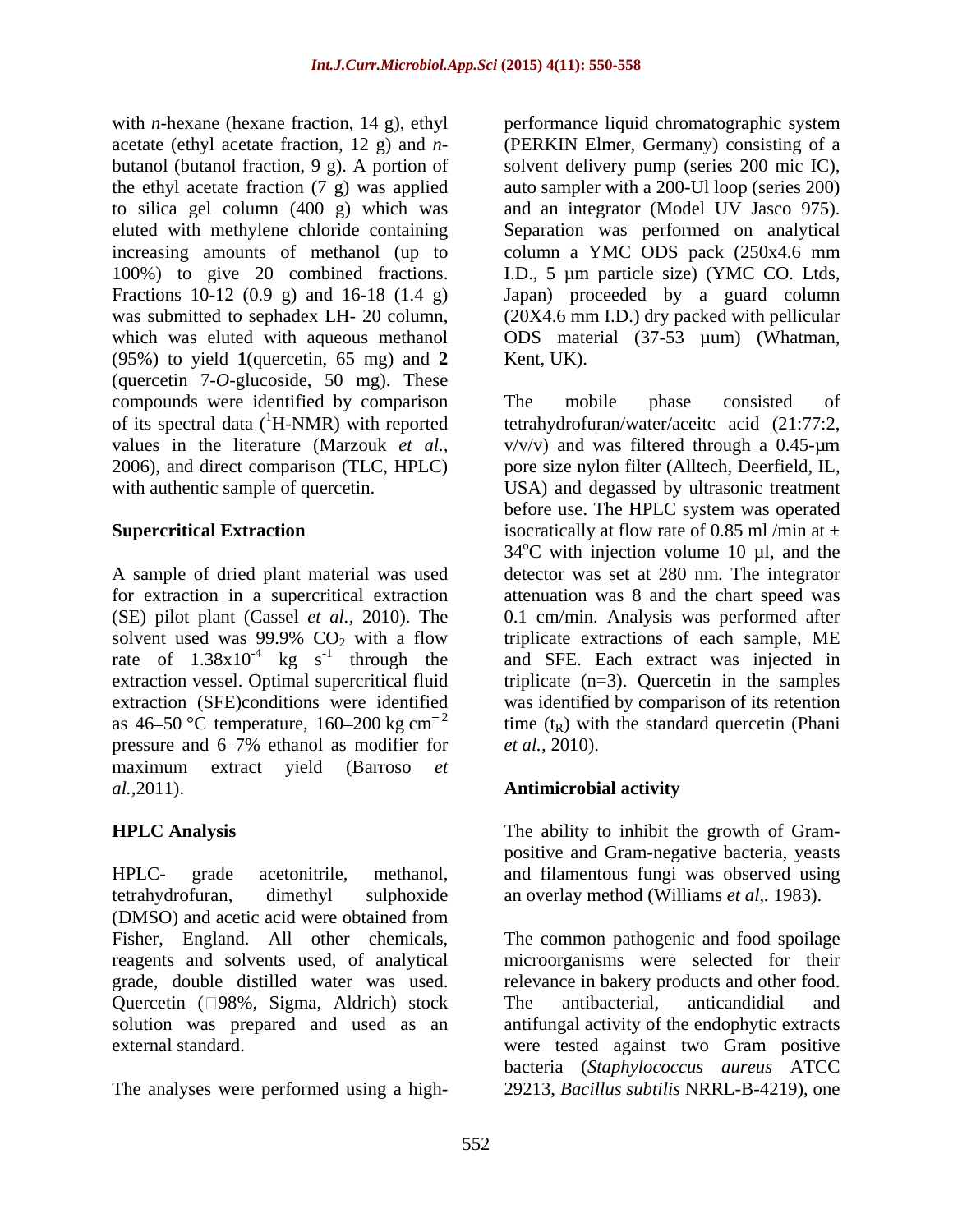Gram negative bacteria (*Escherichia coli* ATCC 25922), and yeast (*Candida albicans* (*Aspergillus niger*)*.* 

(TE) (30 µg) were used as positive control  $^1$ H-NMR spectrum (500 MHz, DMSO)  $\delta$ : and mentioned on the potato dextrose agar medium (Lab M Limited, Bury, Lancashire, Gram negative bastrain *Green-in* is consistent and the presset investigation, currential a ATCC 10231) and the steam in methods of the methods of the steam in the methods of the steam in the steam in the steam in the stea

by Jorgensen and Turnidge (2007) with

The organisms were streaked in radial quercetin, other peaks in both patterns on the agar plates. Plates were chromatograms indicate the presence of incubated under aerobic conditions at 37°C and 28°C for 24 h and 48 h for bacteria and calibration curve results, the amount of fungi, respectively. In order to obtain quercetin is calculated as 5.90% of SEF comparable results, all prepared solutions sample, while that of ME is 4.48% (Fig. 1). were treated under the same conditions

microorganism's growth around the holes

ATCC 10231) and filamentous fungi In the present investigation, quercetin and All samples were dissolved in dimethyl methanol extract, using silica gel column sulfoxide (DMSO, RFCL Limited, New and further purification on a sephadex Delhi, India) at 10 mg/mL concentration. column or PPC. Quercetin (1) is isolated as Antibiotic discs of streptomycin  $(S)$  (10  $\mu$ g), a yellowish white amorphous powder, oxytetracycline (T) (30  $\mu$ g) and tetracyciline identified by TLC with authentic sample. for bacteria, Neomycin (N) (30 μg), was 8.14 (2 H, d, J=8.8 Hz, H-2', H-6'), 6.80 used for fungi. The bacteria were slanted on  $(1H, d, J=8.8 \text{ Hz}, H=5)$ , 6.64 and 6.79 (2H, nutrient agar (Merck, Darmstadt, Germany), d, J=2.5 Hz, H-6, H-8). While <sup>1</sup>H-NMR Yeast was slanted and mentioned on spectrum of quercetin 7-*O*-glucoside (2) Sabaroud's agar medium (Lab M., Bury, shows the aglycone protons, besides 3.36 for Lancashire, UK) and the fungi was slanted the glucosyl protons and 5.39 for glucose quercetin 7-*O*-glucoside are isolated from the ethyl acetate fraction of aqueous a yellowish white amorphous powder, identified by TLC with authentic sample.<br><sup>1</sup>H-NMR spectrum (500 MHz, DMSO)  $\delta$ : anomeric H-1'' (Mizuo *et al.,* 1992).

UK). Mueller-Hinton agar (Lab M., Bury, Quercetin is quantified at 280 nm in both Lancashire, UK) following the extracts, ME and SFE, of *Shinusmolle* using manufacturer's instructions for the assay. The peak area by comparison to a calibration The antibacterial screening was determined Comparing the HPLC chromatograms from by the well diffusion agar method described ME and SEF, the main difference is in peak some modification. show marked increase in peak area in case curve derived from standard quercetin. eluted at 2.78 min. The peaks in this study of SFE, on comparison with standard quercetin, other peaks in both other chemical constituents. From quercetin is calculated as 5.90% of SEF sample, while that of ME is 4.48% (Fig. 1).

under the same incubated plates. The results in table 1, (Fig. 2), show that the All tests were performed for triplicates. moderate antibacterial activity against most After incubation, plates were examined, of the tested pathogens. ME, SFE and the confluent bacterial growth was observed. two compounds show a moderate inhibitory Evidence of antimicrobial activities, effect against gram-positive bacteria, represented by a zone of inhibition of *Bacillus subtilits,* except quercetin, which and diameters of clear zones, was measured comparing with the antibacterial standard extracts and isolated compounds have a effect against gram-positive bacteria, shows a strong inhibition effect in antibiotics used. The inhibitory zone diameters range from 10–20 mm.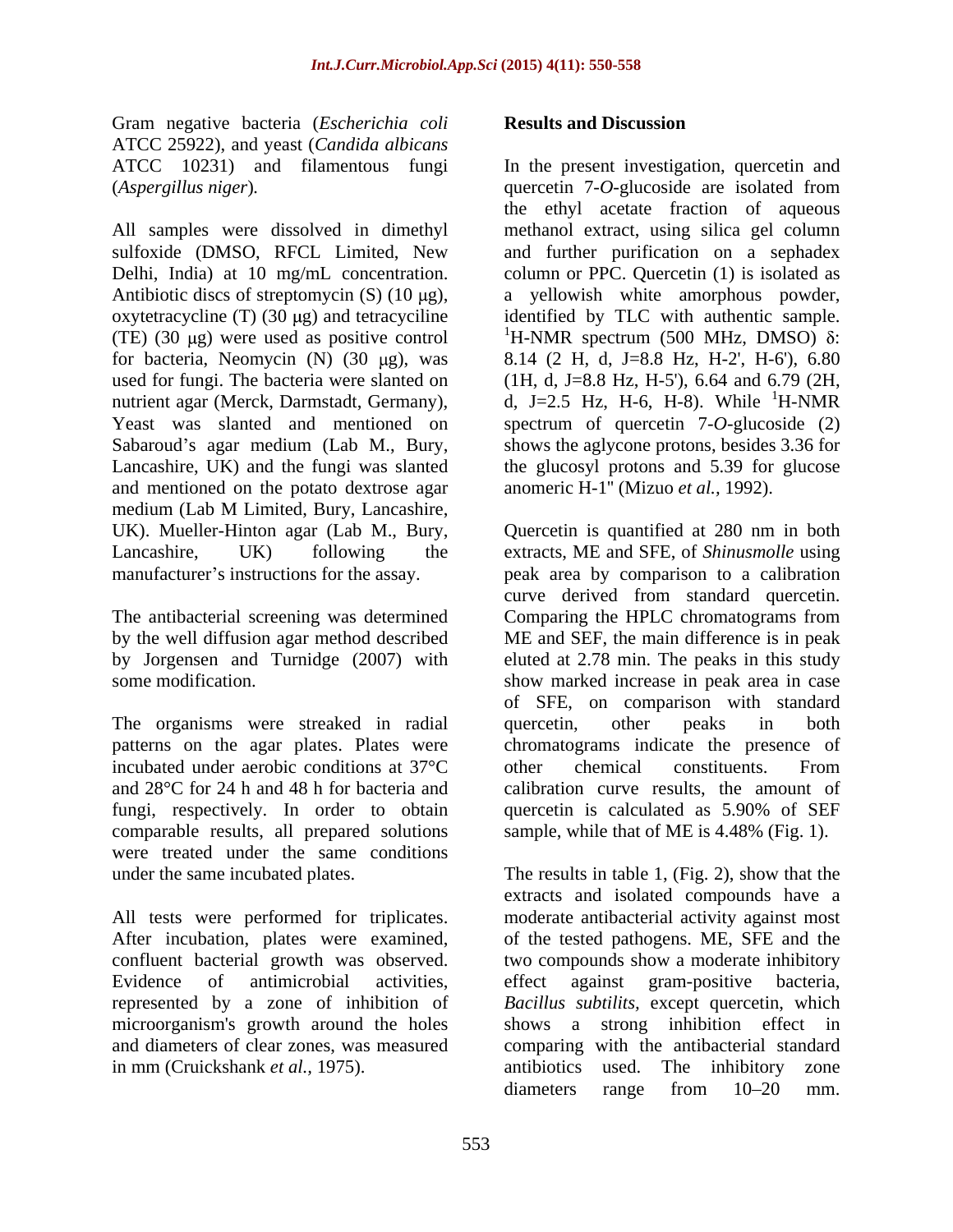| Sample                         | <b>Bacteria</b>             |               |         | Fungi                            |             |
|--------------------------------|-----------------------------|---------------|---------|----------------------------------|-------------|
|                                | $G+ve$                      |               | G-ve    | unicellular                      | filamentous |
|                                | <b>B.</b> subtilits         | . aureus      | E. coli | C. albicans                      | A. niger    |
| ME(10 mg/ml)                   | 10                          |               |         | $\sim$<br>⊥∠ ⊥                   |             |
| SFE(10 mg/ml)                  | 15                          |               |         | $\sim$ $\sim$<br>∠∪              |             |
| Quercetin $(10 \text{ mg/ml})$ | 20                          |               |         | $\sim$ $\sim$<br>00 <sup>°</sup> |             |
| Quercetin 7-O-                 | 13                          |               |         | $00\,$                           |             |
| glucoside(10 mg/ml)            |                             |               |         |                                  |             |
| $S^* = 10\mu g$                | 14                          |               | 00      | $\mathbf{1}$<br>$\perp$          | $00\,$      |
| $TE^* = 30 \mu g$              | 18                          |               | 00      | 23                               | $00\,$      |
| $N^* = 30 \mu g$               | $\Omega$<br>00 <sup>7</sup> | $\sim$ $\sim$ | 00      | $00\,$                           | I O         |
| $T^* = 30 \mu g$               | 30                          | ∩r            | 2Q      | $00\,$                           | $00\,$      |

**Table.1** Antimicrobial activity measured by inhibition zone diameter (mm) of extracts and isolated compounds at 10 mg/mL using agar diffusion method

**Figure.1 a**= HPLC chromatogram of quercetin, **b**=HPLC chromatogram of ME, **c**=HPLC chromatogram of SFE.



 $\frac{25.00}{Time(min]}$ 

 $30.00$  $3500$ 40.00 45.00

 $50.00$ 

 $000$ 

 $0.00$  $\overline{500}$ 10.00 15.00 20.00

554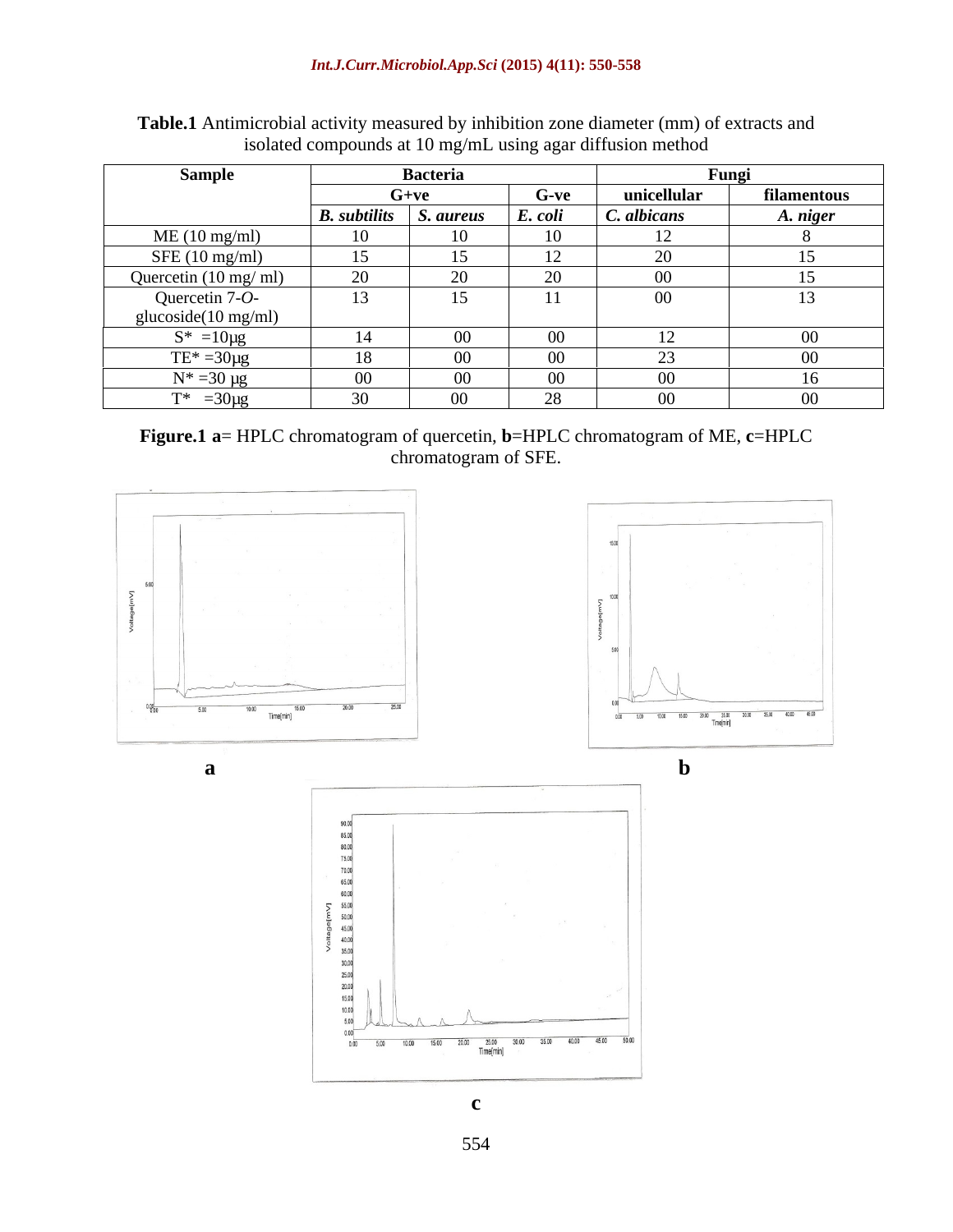**Figure.2** Sensitivity of bacterial isolates No. **a,b,c** preliminary identified as *B. subtilis* (NRRL- B-4219), *S. aureus* (ATCC 29213), *E. coli* (ATCC 25922) respectively, and fungal isolates No. **d,e** identified as *C. albicans* (ATCC 10231), and *A. niger* to ME, SFE extracts and two single compounds.



extract shows a strong antifungal effect in this study.

Also quercetin gives a strong inhibitory against *Candida albicans*, while the ME is effect (20 mm) against *Escherichia coli*, characterized by moderate effect. In case of as example of gram-negative bacteria while filamentous fungi, all compounds and the others show a moderate inhibition effect. extracts have a moderate antifungal effect The antifungal activities presented, show against *Aspergillus niger* in comparison to that, in case of unicellular fungi, the SFE the antifungal standard antibiotic that is used characterized by moderate effect. In case of filamentous fungi, all compounds and in this study.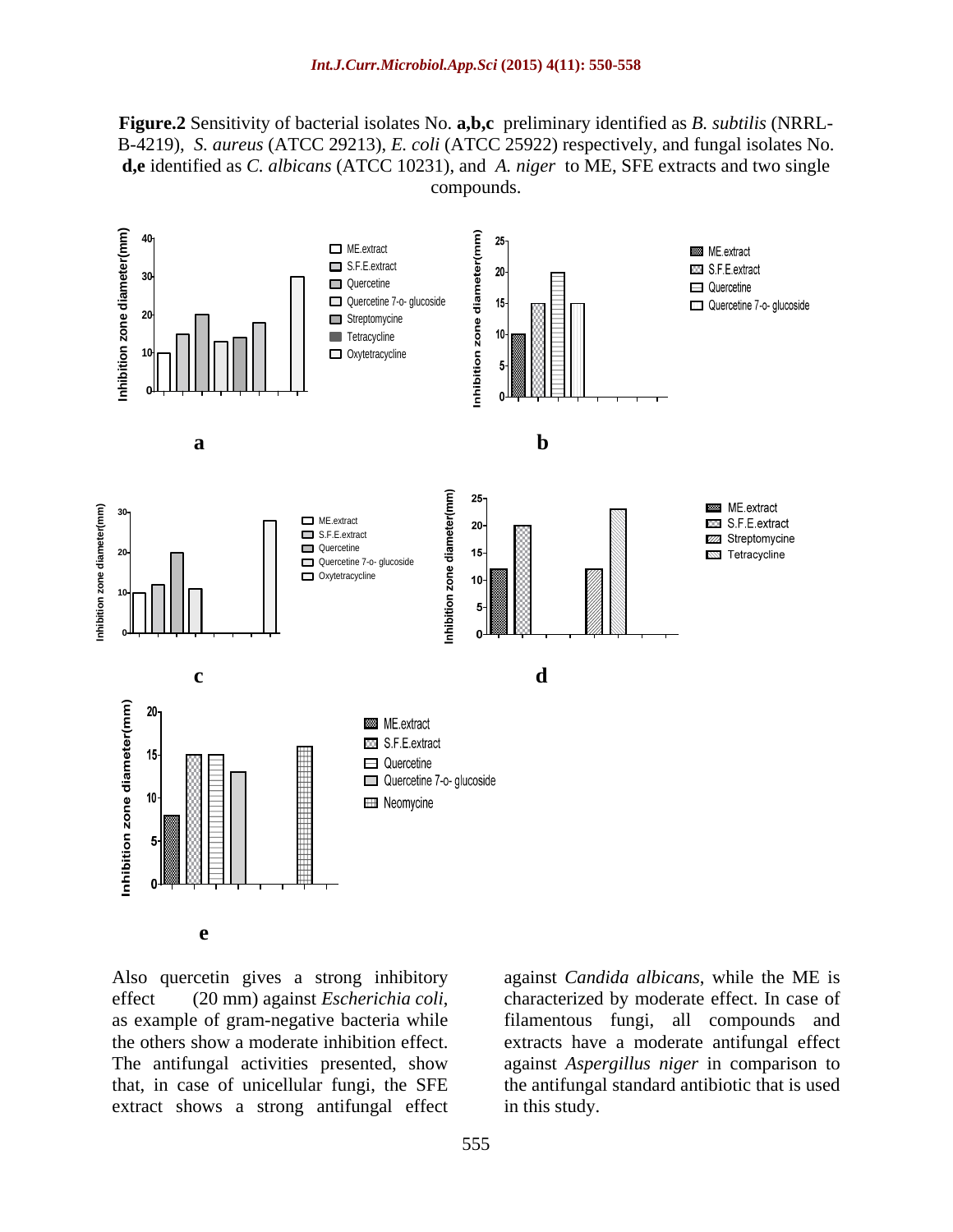Quercetin is a flavonol, one of the most free flavonoid aglycone, compared to its abundant natural flavonoid, being glucoside, this may support the hypothesis, extensively found in many plants, including that phenolic hydroxyl groups are able to *Shinus* species. It is of great interest because form hydrogen bonds with active site of of its pharmacological function. Reversed- target enzymes, on the other hand, there is phase HPLC has been applied for the negative impact of high glycosidation on the identification of flavonoid derivatives, as activity of flavonoids. In addition, the well as, quantitative analysis of their synergistic effect of different flavonoidal variation in various plants extracts and phenolic constituents within the extracts (Harborne, *et al.,* 1985; Nikolova, *et al.,* 2004). Unlike other processes, SFE is a pure compounds. This may be due to a technique, widely used in separation synergistic effect of several constituents processes of natural products, time saving, present in the medicinal plant. This is where the solvent-  $CO<sub>2</sub>$ - is non-toxic, odorless, tasteless, inert and inexpensive. odorless, tasteless, inert and inexpensive, who conclude that, synergy is the key, and a leaving no residue behind. Moreover, the complete plant extract rather than a single pressure increase at constant temperature compound, that it will come to be generally promotes a solvent density increase with low accepted, that all medicinal plants contain viscosity, low surface tension, high multi-drug resistant inhibitors. diffusivity, which allows the solvent to extract compounds from the solid matrix (Taylor, 1996). Finally, evaluation reported be related to their chemical composition and in this work, promotes SFE to be useful for the proportions of the main components, our the scale-up of the extraction process and/or finding reveal the presence of antimicrobial during industrial operation. metabolites in *Schinus molle*, that could

Earlier studies have shown that *Shinus* species are indicated for the treatment of stomatitis (Xavier, 1995) and are used **Reference** externally as antiseptic and healing agents  $(Sim \Box es, 1989)$ . It has been proved that the Barroso, M.S.T., Villanueva, G., Lucas, hydro alcoholic extract of the bark of these species presented anti-inflammatory healing activities, allied with antihistaminic effect, besides the antimicrobial action in relation to *Staphylococcus aureus* (Matos, 1988), moreover, it has been reported that the  $Eng., 28(2): 305-312.$ topical use of ethanolic and hexanic extracts Belletti, N., Ndagihimana, M., Sisto, C., from leaves of *Schinus molle* var. areira L. would be safe, either as a therapeutic agent or as an inert repellent (Bras *et al.,*2011), confirming the results presently obtained. essences on Saccharomyces Notice that, all of the samples have a considerable strong antifungal and antibacterial activity. Concerning the higher Bras, C., Gumilar, F., Gandini, N., Minetti, antimicrobial activity of quercetin which is a

lead to some activity of them compared to consistent with the finding of Kaatz (2005) multi-drug resistant inhibitors.

As the inherent activity of the extracts may justify it to be potential source of natural antimicrobial agents.

# **Reference**

- A.M., Perez, G.P., Vargas, R.M.F., Brun, G.W., Cassel, E. 2011. Supercritical fluid extraction of volatile and non-volatile compounds from *Shinus molle* L. *Braz. J. Chem. Eng.,* 28(2): 305–312.
- M.E., Lanciotti, Gardini, F. 2004. Evaluation of the antimicrobial activity of citrus essences on *Saccharomyces cerevisae. Agricult. Food Chem.,* 52: 6932 6938.
- A., Ferrero, A. 2011. Evaluation of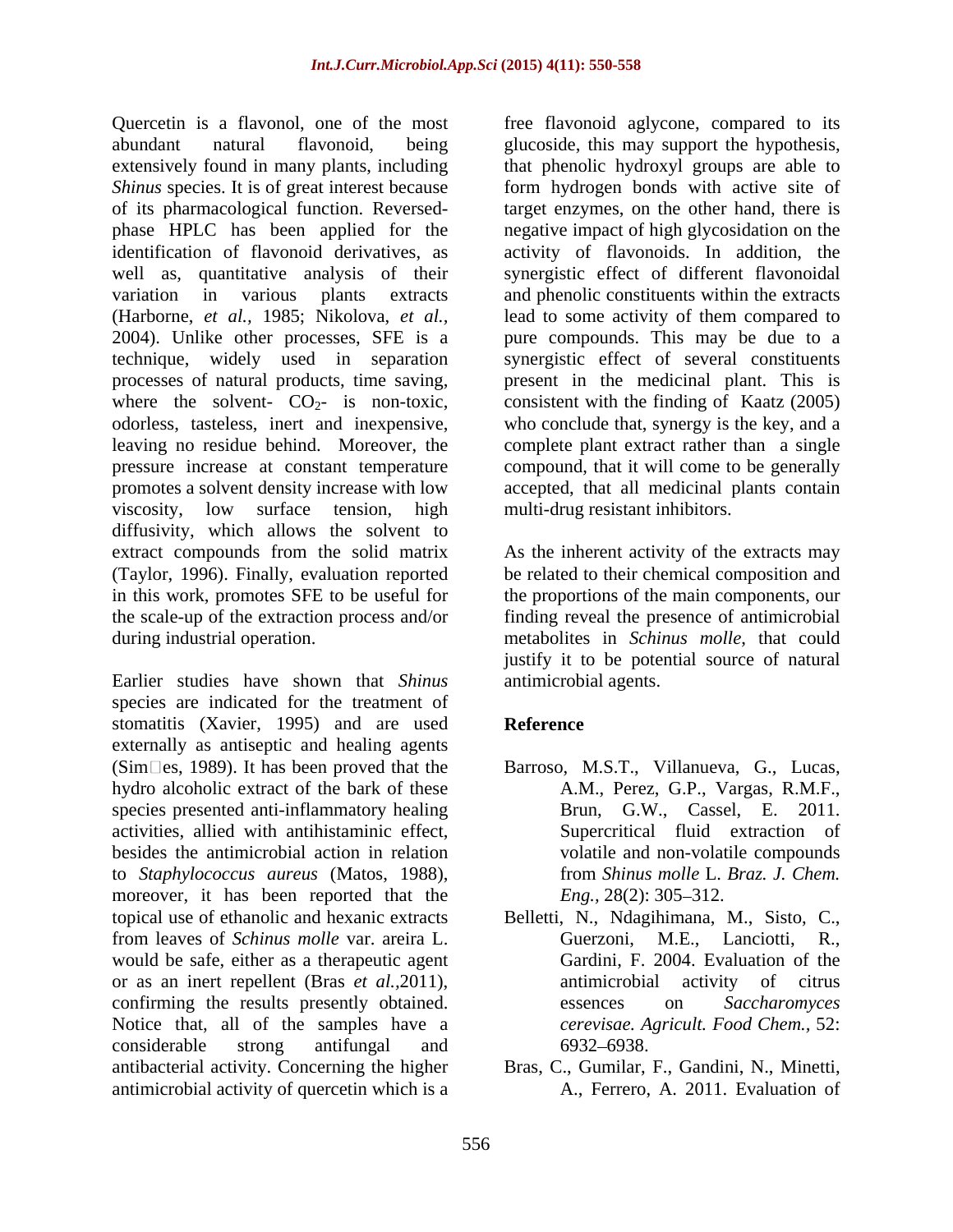- Cassel, E., Vargas, R.M.F., Brun, G.W.,
- Cruickshank, R., Duguid, J.P., Marimon, microbiology,  $12^{\text{th}}$  edn., Churchill<br>Livingstone, London.
- 2013.Varation in the essential oils
- 
- Harborne, J.B., Boardley, M., Linder, H.P. (Restionaceae). *Phytochemistry,* 24:
- Jorgensen, J.H., Turnidge, J.D. 2007. Murray, P.R., Baron, E.J., Jorgensen,
- Kaatz, G.W. 2005. Bacterial efflux pump
- Machado, D., Bettio, L., Cunha, M., Santos,

the acute dermal exposure of the ethanolic and hexanic extracts from ethanolic extract from *Shinus molle* leaves of *Schinus molle* var. areira L. L. in mice: Evidence for the in rats. *J. Ethnopharmacol.,* 137: involvement of the serotonergic and 1450 1456. noradrenergic systems. *Eur. J.* like effect of rutin isolated from the ethanolic extract from *Shinus molle* Pharmacol., 587: 163-168.

- Alemeida, D.E., Cogoi, L., Ferraro, Marongiu, B., Porcedda, A.P.S., Casu, R., G., Filip, R. 2010. Supercritical fluid Pierucci, P. 2004. Chemical extraction of alkaloids from *Ilex* composition of the oil and *paraguariensis* St. Hil. *J. Food Eng.*, supercritical CO<sub>2</sub> extract of *Shinus* 100: 656 661. *molle* L. *Flavour Frag. J.,* 19: 554 Pierucci, P. 2004. Chemical composition of the oil and 558.
- B.P., Swain, R.N.A. 1975. Medical Martinez, G.J., Barboza, G.E. 2010. Natural <sup>th</sup> edn., Churchill Pharmacopoeia used in traditional Livingstone, London. Toba medicine for the treatment of Gomes, V., Agostini, G., Agostini, F., Atti dos Santos, A.C., Rossato, M. parasitosis and skin disorders (Central Chaco, *Ethnopharmacol.,* 132: 86-100.
- composition in Brazilian populations Martinez, M.J., Betancourt, J., Gonzalez, of *Shinus molle* L. (Anarcardiaceae). NA., Jauregui, A. 1996, Screening of *Biochem. Syst. Ecol.,* 48: 222–227. Some Cuban medicinal plants for H $\Box$ nsel, R., Killer, K., Rimpler, H., antimicrobial activity. J. Schneider, G. 1994. Hagersv *Ethnopharmacol.,* 52(3): 171 174. antimicrobial activity. *J.* 
	- Handbuch der Pharmazeutischen Marzouk, M.S., Moharram, F.A.Q., Hagga, praxis. 5th Auflage, Band 6, Drogen E.G., Ibrahim, M.T., Bodary, M.S. P-Z (Ed.) Springer-Verlag, Berlin. 2006. Antioxidant flavonol Pp. 627–640. **Provident and Solution** electronic element of the subset of the subset of the subset of the subset of the subset of the subset of the subset of the subset of the subset of the subset of the subset of the subs 2006. Antioxidant flavonol glycosides from *Shinus molle*. *Phytother. Res., 20: 200-205.*
	- 1985. Variations in flavonoid pattern Matos, F.J.A. 1988. Plantas Medicinais do within the genus *Chondropetalum* Nordeste. O Povo-Universidade aberta, Fortaleza.
	- 273 278. Mizuo, M., Shinji, Y., Munekasz, L., Susceptibility test methods: dilution A.L. 1992. Four flavonol glycosides and disk diffusion methods. In: from  $Achlys$  triphylla. Toshiyuki, T., Kazumi, T., Frank, from *Achlys* triphylla. *Phytochemistry,* 31: 301.
	- J.H., Landry, M.L., Pfaller, M.A. Molina-Salinas, G.M., Perez-Lopez, A., (Eds), Manual of clinical micro- Becerril-Montes, P., Salazar-Aranda, biology. ASM press, Washington, USA. Pp. 1152–1172. M.W. 2007. Evaluation of the flora inhibition. *Curr. Opin. Investig.* antimicrobial and antituberculosis *Drugs,* 6(2): 191 198. activity. *J. Ethnopharmacol.,* 109: R., Said-Fernandez, S., de Torres, of northern Mexico for *in vitro* 435 441.
	- A., Pizzolatti, M., Brighente, I., Munoz, J.D. 2000. Flora Fanerogamica Rodrigues, A. 2008. Antidepressant-<br>
	Argentina. Fasc., 65: 153. Argentina. *Fasc.,* 65: 153.